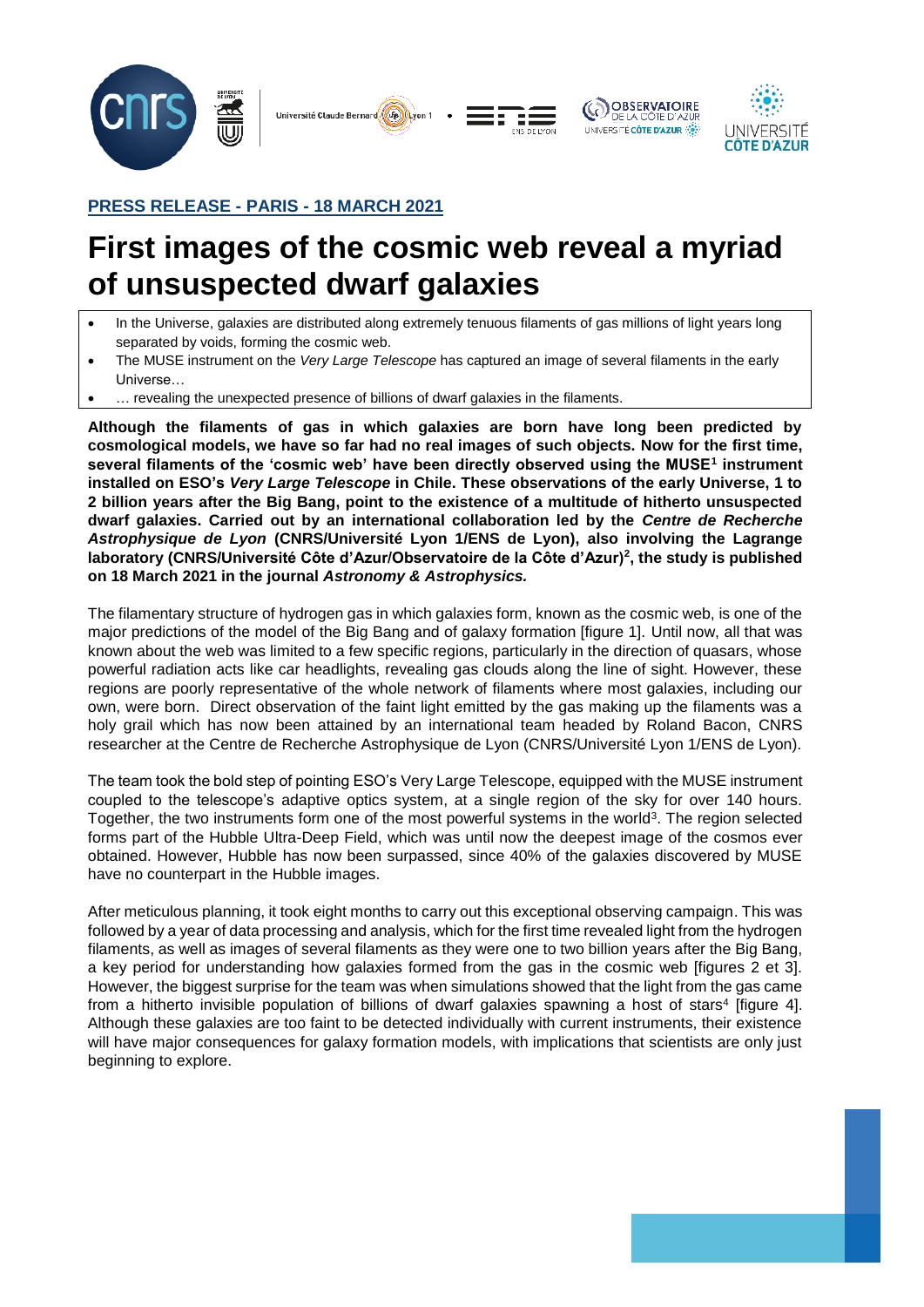#### **Notes**

<sup>1</sup> MUSE, which stands for *Multi Unit Spectroscopic Explorer*, is a 3D spectrograph designed to explore the distant Universe. The construction of the instrument was led by the Centre de Recherche Astrophysique de Lyon (CNRS/Université Claude Bernard-Lyon 1/ENS de Lyon).

<sup>2</sup>Other French laboratories involved: *Laboratoire d'Astrophysique de Marseille* (CNRS/Aix-Marseille Université/CNES), *Institut de Recherche en Astrophysique et Planétologie* (CNRS/Université Toulouse III – Paul Sabatier/CNES).

<sup>3</sup> See ESO press release 1 August 2017: <https://www.eso.org/public/news/eso1724/?lang>

<sup>4</sup> Until now, theory predicted that the light came from the diffuse cosmic ultraviolet background radiation (very weak background radiation produced by all the galaxies and stars) which, by heating the gas in the filaments, causes them to glow.

### **Bibliography**

**The MUSE Extremely Deep Field: the Cosmic Web in Emission at High Redshift**, Roland Bacon, David Mary, Thibault Garel, Jeremy Blaizot, Michael Maseda, Joop Schaye, Lutz Wisotzki, Simon Conseil, Jarle Brinchmann, Floriane Leclercq, Valentina Abril-Melgarejo, Leindert Boogaard, Nicolas Bouché, Thierry Contini, Anna Feltre, Bruno Guiderdoni, Christian Herenz, Wolfram Kollatschny, Haruka Kusakabe, Jorryt Matthee, Léo Michel-Dansac, Themiya Nanayakkara, Johan Richard, Martin Roth, Kasper B. Schmidt, Matthias Steinmetz, Laurence Tresse, Tanya Urrutia, Anne Verhamme, Peter M. Weilbacher, Johannes Zabl, et Sebastiaan L. Zoutendijk. *Astronomy & Astrophysics*, 18 March 2021. DOI: [10.1051/0004-6361/202039887](https://doi.org/10.1051/0004-6361/202039887)



Figure 1: cosmological simulation of the distant Universe. The image shows the light emitted by hydrogen atoms in the cosmic web in a region roughly 15 million light years across. In addition to the very weak emission from intergalactic gas, a number of point sources can be seen: these are galaxies in the process of forming their first stars.

*© Jeremy Blaizot / [projet SPHINX](https://sphinx.univ-lyon1.fr/)*



Figure 2: the 2250 galaxies in the 'cone' of the Universe observed by MUSE are shown here according to the age of the Universe (in billions of years). The period of the early Universe (0.8 to 2.2 billion years after the Big Bang) explored in this study is shown in red. The 22 regions with galaxy over-density are indicated by grey rectangles. The 5 regions where filaments have been identified most prominently are shown in blue.

*© Roland Bacon / David Mary*